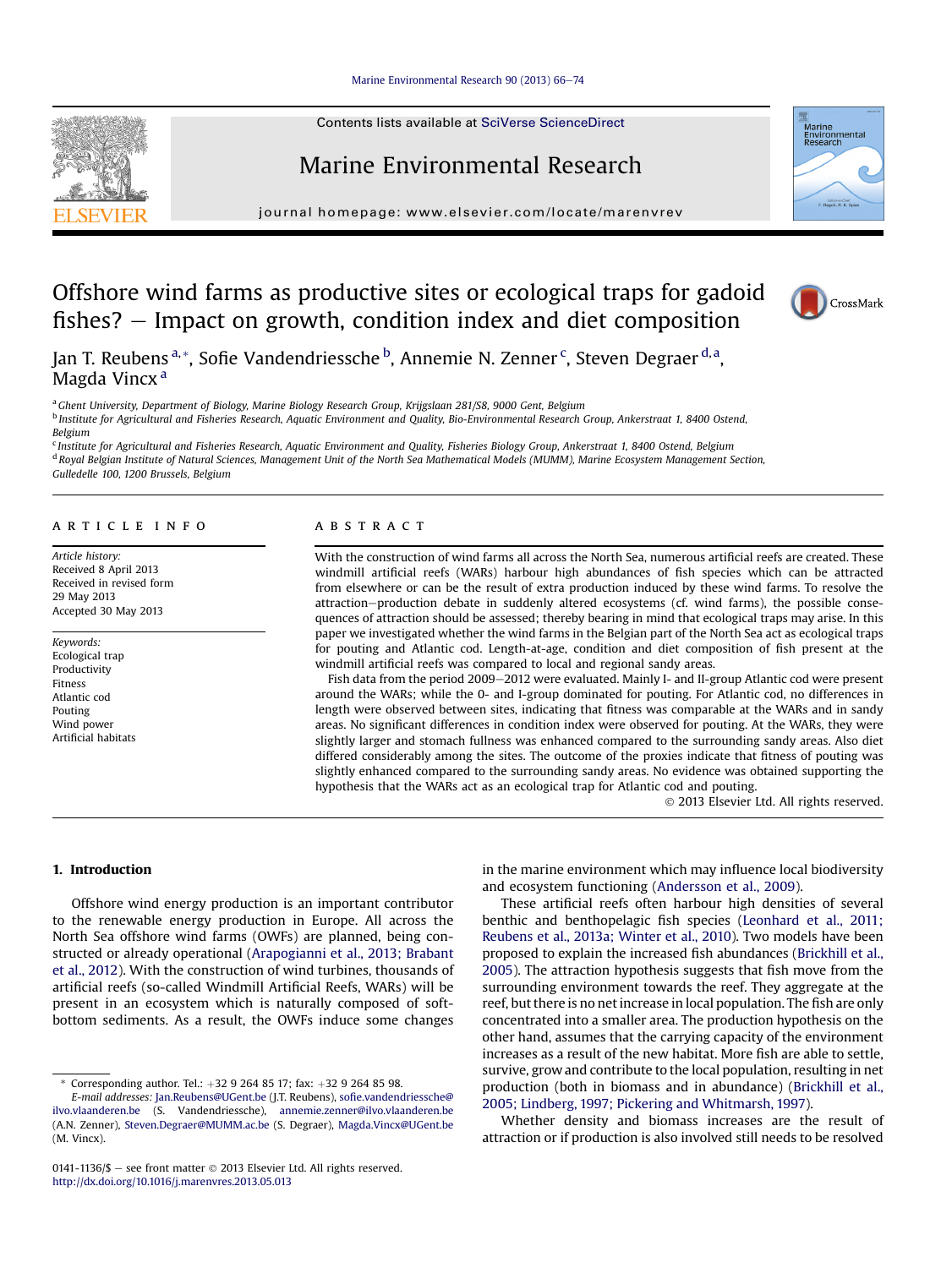<span id="page-1-0"></span>in many cases and the outcome depends on a multitude of factors. Different fishes react differently to these new substrates as their dependence upon (artificial) hard substrates varies across species, environment, location and age-specific requirements [\(Brickhill](#page-8-0) [et al., 2005](#page-8-0)). Also the reef design, location and abundance of reef units influence fish behaviour [\(Pickering and Whitmarsh, 1997\)](#page-8-0). In many cases attraction and production are not mutually exclusive and may interact with one another. An initial attraction of a fish species may, in time, turn into production.

To resolve the attraction-production debate, one should focus on the possible consequences of attraction first. Negative ecological consequences for fish may arise from attraction. In suddenly altered ecosystems (as is the case for the construction of offshore wind farms) ecological traps may arise. When an organism is attracted to, and preferably settles in a habitat with suboptimal conditions relative to other available habitats, it is caught in a so-called ecological trap ([Robertson and Hutto, 2006\)](#page-8-0). Habitat choices are a consequence of natural selection and are based upon a number of ecological cues which indicate the quality status of a habitat ([Schlaepfer et al., 2002\)](#page-8-0). An ecological trap may occur when changes in the environment act to uncouple the cues used to assess habitat quality from the true quality of the environment [\(Robertson](#page-8-0) [and Hutto, 2006\)](#page-8-0). In the marine environment, fish aggregation devices for instance are known to have the potential as ecological traps ([Hallier and Gaertner, 2008\)](#page-8-0). Although, they also may have the potential to increase the condition and reproductive outcome of fishes ([Dempster et al., 2011\)](#page-8-0).

In the Belgian Part of the North Sea (BPNS) the seabed is dominated by soft-bottom sediments, while natural hard substrates are rare ([Mallefet et al., 2008\)](#page-8-0). In recent years, the construction of OWFs created numerous WARs.

Atlantic cod (Gadus morhua) and pouting (Trisopterus luscus) are two gadoid species that often occur at these WARs in the BPNS ([Reubens et al., 2013a\)](#page-8-0). Atlantic cod is a benthopelagic fish species that occurs in the North Atlantic Ocean. It is widely distributed throughout the North Sea in a variety of habitats and is a highly valued commercial species, severely suffering from overexploitation ([ICES, 2012](#page-8-0)). Pouting is also a benthopelagic fish, but smaller than cod and occurring from the Skagerrak to the African coast. It lives in soft sand or rocky areas and often occurs in large schools [\(Merayo and Villegas, 1994\)](#page-8-0). It is a commercial species in southern European countries [\(Merayo, 1996b](#page-8-0)).

Both species are known to be attracted to the WARs in the BPNS and high catch rates are observed during summer and autumn ([Reubens et al., 2013a, 2011\)](#page-8-0). In addition, acoustic telemetry revealed that Atlantic cod is highly resident at WARs ([Reubens](#page-8-0) [et al., submitted for publication](#page-8-0)). However, whether the WARs are poorer or richer in habitat quality than the surrounding softbottom sediments remains unknown. Each habitat has its own community structure and carrying capacity, influenced by environmental parameters (e.g. currents, heterogeneity, temperature, sediment type). As a result, habitat selectivity influences the fitness of the associated fishes. Fitness is represented by growth, condition index and diet; and all three may differ or be affected by the environmental differences among habitats.

In this paper we investigated growth, condition and diet (i.e. proxies for fitness) of pouting and Atlantic cod at different sites in the North Sea. Proxy values at the WARs were compared to values from sandy areas to resolve whether the WARs act as ecological traps for these species. The values were compared locally (i.e. close to the WARs), and regionally (i.e. BPNS and ICES area IVc).

## 2. Materials and methods

## 2.1. Study sites and data collection

Pouting and Atlantic cod were sampled from January 2009 until December 2012 at WARs and at sandy areas (i.e. Goote Bank, BPNS and ICES area IVc). The WARs under investigation are located at an OWF in the BPNS (Fig. 1), more precisely at the Thorntonbank, a natural sandbank 27 km offshore (coordinates WGS 84: 51°33'N– 2°56'E) (C-Power concession). Water depth varies between 18 and



Fig. 1. Left panel: Map of the North Sea with indication of ICES area IVc and the Belgian part of the North Sea (BPNS); Right panel: detailed view of the BPNS with delineation of the windmill zone and indication of the installed wind turbines. Sampling locations at the Windmill artificial reefs (black triangle) and the sandy area (black circle) are indicated.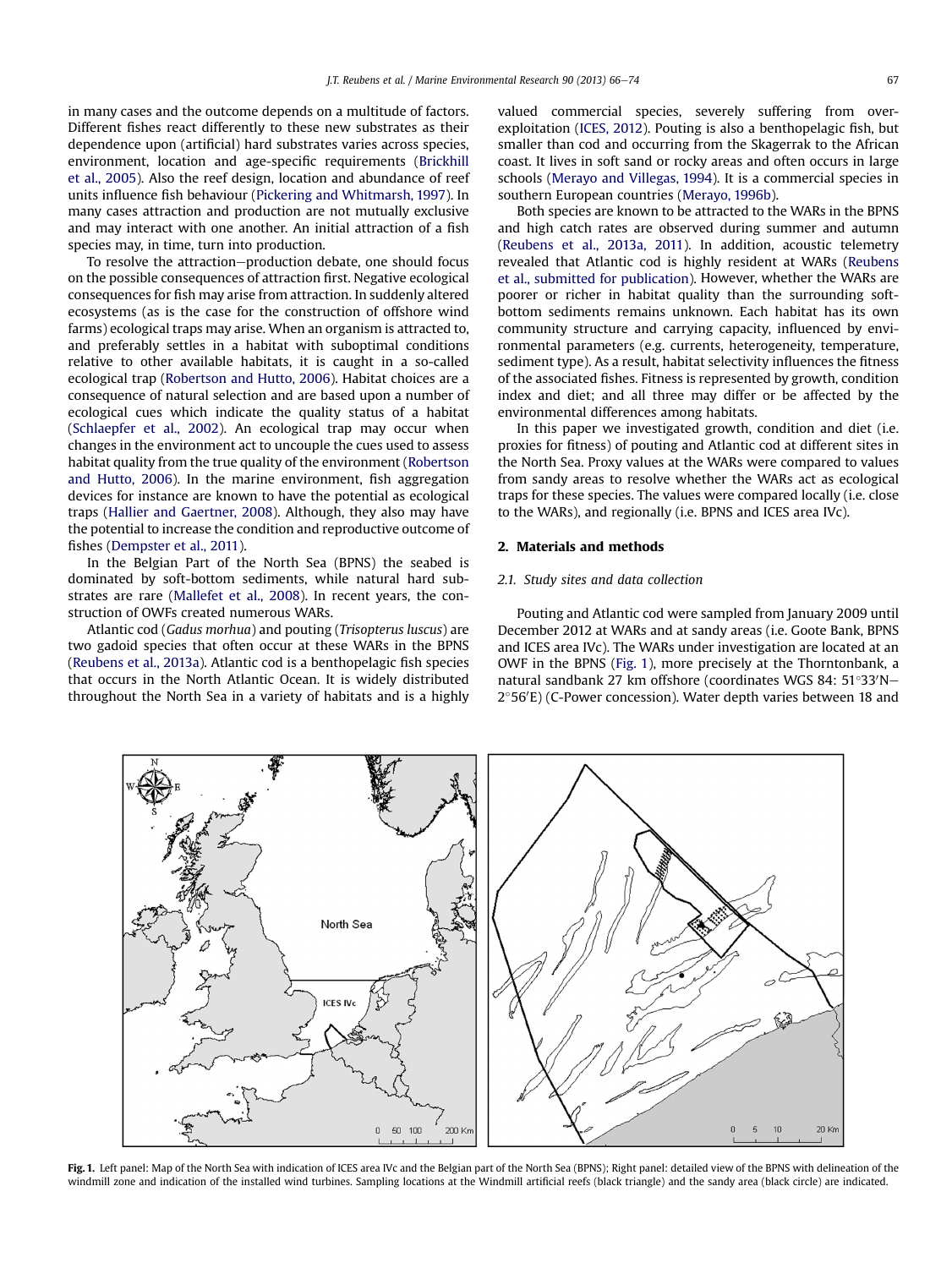24 m in the wind farm. It consists of 54 wind turbines (spread over 18  $\text{km}^2$ ), with two types of foundations: concrete gravity based (6 turbines) and steel jacket foundations with four legs (48 turbines). Both function as WARs.

All fish from the WARs were caught at the gravity based foundations. These foundations have a diameter of 14 m at the seabed, at a depth of about 22.5 m at mean low water spring (MLWS). They are surrounded by a scour protection layer of pebbles and rocks with a maximum width of 18 m. The total surface area of the hard substrates (turbine foundation and scour protection together) is approximately 1500  $m^2$ . The surrounding soft sediment is composed of medium sand (mean median grain size  $374 \mu m$ , SE  $27 \mu m$ ) [\(Reubens et al., 2009](#page-8-0)). The sandy area sampled for local comparison (called Goote Bank hereafter) is located at the Goote Bank (coordinates WGS 84: 51°27′N–2°52′E) at approximately 25 m depth at MLWS. The area is composed of medium sand (mean median grain size 371  $\mu$ m, SE 83  $\mu$ m) ([Reubens et al., 2009](#page-8-0)). For regional comparisons, data concerning Atlantic cod and pouting were extracted from the databases from the institute for Agricultural and Fisheries Research (ILVO). Data from the BPNS (Aquatic Environment Database) and the ICES area IVc (Fisheries Biology Database) were used. Both the BPNS and the Southern Bight (i.e. ICES area IVc) are characterised by a complex system of sand banks, which are orientated parallel to the coasts. The seabed consists mainly of medium to fine-grained sands, but mud deposits are present as well. The BPNS is a small part of the North Sea (only 3600 km<sup>2</sup>), it is a shallow sea with an average depth of 20 m and maximum depth of 46 m. The Southern Bight of the North Sea is bordered by France, Belgium, The Netherlands and the UK [\(Fig. 1\)](#page-1-0). It is delimited to the north around 53°N and to the south by the Dover Strait. The Southern bight has a maximum depth of 54 m ([Degraer et al., 2006;](#page-8-0) [Jones et al., 2004; Kerckhof and Houziaux, 2003; Merckx, 2011\)](#page-8-0).

At the WARs and the Goote Bank fishes were collected by standardized line fishing (hooks: Arca size 4; bait: Arenicola marina). Sampling was restricted to daytime hours. Fishing time was 45 min on average and the number of fishermen ranged from 2 to 8. At the WARs, angling was performed  $1-10$  m away from a turbine (i.e. within the erosion protection layer radius) just above the bottom of the seabed, assuring catching WAR associated individuals. The fish were measured (total length) and weighed (wet weight), and their stomachs were removed and preserved in an 8% formaldehyde-seawater solution.

At the BPNS, fish were caught with an 8-m beam trawl with a fine-meshed shrimp net (stretched mesh width 22 mm in the cod end) and a bolder-chain. The net was dragged for 30 min on average at an average speed of four knots over the bottom. For ICES area IVc data from both research and commercial vessels were used. Research vessels (bottom trawl surveys) used a 4-m beam trawl with a stretched mesh width of 40 mm in the cod end. The net was dragged for 30 min on average at an average speed of four knots over the bottom. Commercial vessels used nets with a stretched mesh width between 80 and 220 mm and tows varied between 40 min and six hours at an average speed of four to seven knots. All fish were measured for total length.

Fulton's condition index was used as an indicator of the general condition of the fish. It was calculated as  $F = (W/TL^3)^*100$ , where  $W =$  total weight (g) and TL = total length (cm). The use of somatic weight (total weight minus gonad and stomach content weights) instead of total weight would have provided a more accurate reflection of condition, since feeding intensity and gonad maturation may vary significantly (both temporally and regionally) ([Lambert and Dutil, 1997\)](#page-8-0). Unfortunately data on somatic weight was mostly not available.

To quantify the feeding rate and investigate the prey composition in the diet, stomach content analyses were performed for pouting. All food components in the stomachs were identified to the lowest possible taxonomic level. Wet weight, dry weight (60  $^{\circ}$ C for 48 h) and ash-free dry weight (500  $\degree$ C for 2 h) were measured for all separate food contents in each stomach. Prey were later categorized in 10 groups: Anthozoa, Mysida, Amphipoda, Natantia, Reptantia, Mollusca, Echinodermata, Pisces, detritus and rest.

To investigate the patterns in feeding rates a stomach content fullness index  $(I_F)$  was calculated for each stomach of pouting as  $I_F = 10\,000\,\text{cL}^{-3}$ , where c is the stomach content mass (wet weight, g) and L is the fish length (total length, cm). Dietary composition was assessed by the frequency of occurrence (% FO) and gravimetric abundance index (% G). For the gravimetric analysis ash-free dry weight was used.

$$
\%\mathrm{FO}_i\,=\,(N_i/N)^*100
$$

$$
\%\textit{G}_i \,=\, \Big(\sum{S_i}/\sum{S_a}\Big) \text{*100}
$$

 $N_i$  is the number of predators with prey type *i* in their stomach, N the total number of non-empty stomachs,  $S_i$  is the stomach content composed by prey i and  $S_a$  the total stomach content of all stomachs together [\(Amundsen et al., 1996](#page-7-0)). Only non-empty stomachs were used in the analysis as regurgitation could have occurred while fish were being hauled.

As shown by Table 1, not all analyses could be performed for each region. For the data from the BPNS and ICES area IVc, only information on length of the fish was available; as a consequence nor condition, neither fullness index could be calculated for these fishes. For Atlantic cod, data for the local comparison (Goote Bank) were too sparse; due to the low catch rates and a scattered distribution throughout the year.

Only for the local comparison for pouting all three analyses (i.e. length-at-age, condition and diet composition) could be performed. For Atlantic cod and for the other regions only length-at-age information was available (Table 1). However, it was decided to use this data as well as each analysis provided useful information and contributed to resolve the main question of the study.

## 2.2. Data analysis

Length-frequency distributions were built to investigate the age composition in the population. It gives clear information concerning the age groups present and their length distributions. The younger age groups usually do not have much overlap in length distribution ([Daan, 1974\)](#page-8-0), which makes it easier to distinguish the different age groups.

No otolith information was available for data from the WARs, Goote Bank and BPNS. However, based on the length-frequency distributions the different cohorts of Atlantic cod and pouting present could be clearly separated. Age-length keys helped to correctly assign the cohorts to their age group. The key for Atlantic cod was compiled from data from the ICES area IVc for the period 2009-2012 ([Table 2](#page-3-0)). For pouting, age-length information [\(Table 3\)](#page-3-0)

#### Table 1

Overview of data available  $(X)$  per region. Data are from the period 2009-2012. For pouting no data was available from ICES area IVc; for Atlantic cod there was not sufficient data from the sandy area available for proper analysis.

|           | Pouting |               |   | Atlantic cod |               |             |            |  |  |
|-----------|---------|---------------|---|--------------|---------------|-------------|------------|--|--|
|           | WAR     | Sandy<br>area |   | BPNS IVc WAR | Sandy<br>area | <b>BPNS</b> | <b>IVc</b> |  |  |
| Length    | X       | X             | X | х            |               | х           | X          |  |  |
| Condition | X       | X             |   | x            |               |             |            |  |  |
| Diet      | x       | X             |   | x            |               |             |            |  |  |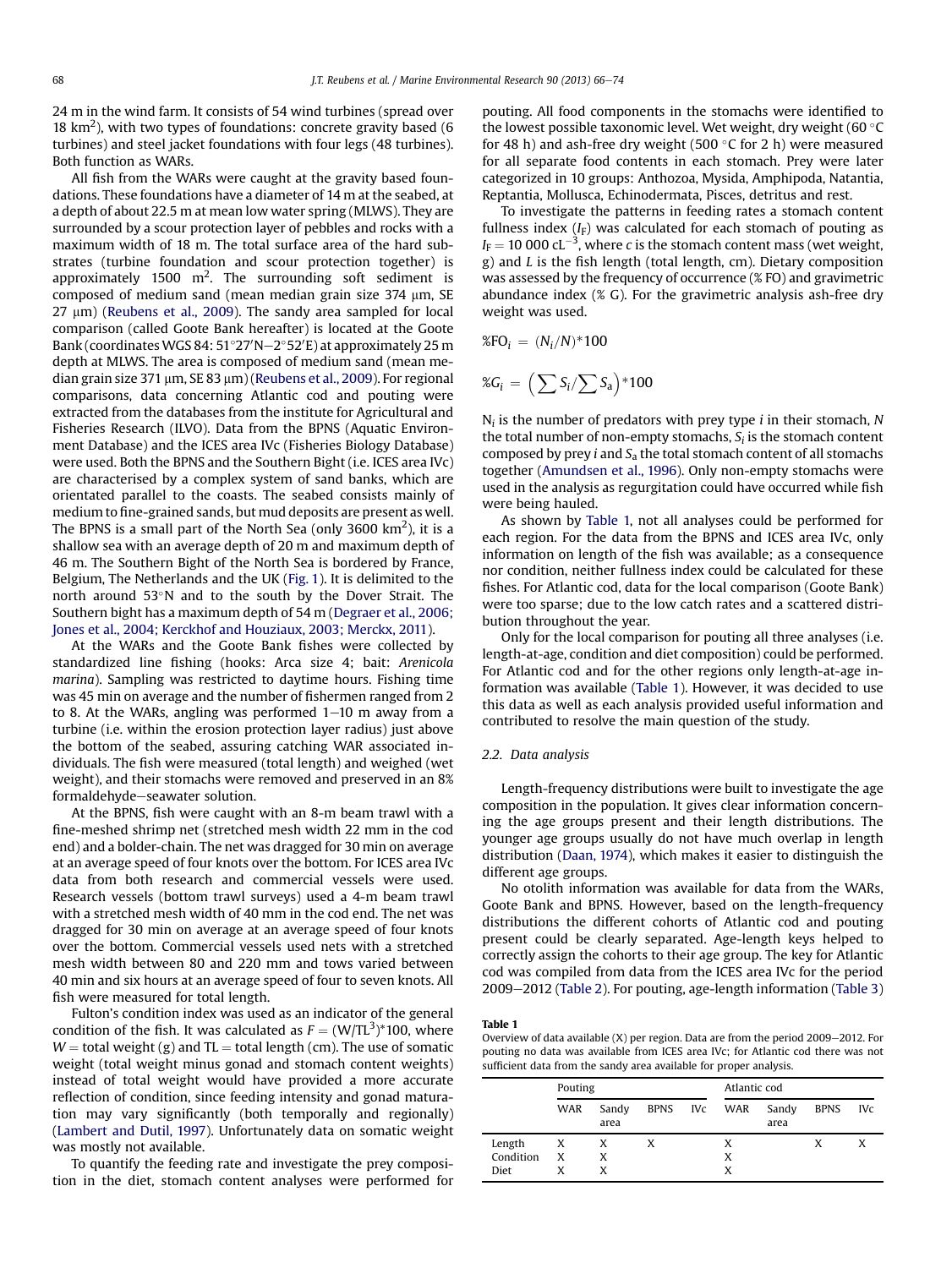<span id="page-3-0"></span>Table 2

Age-length-key per quarter for Atlantic cod, based on data from the ICES area IVc in the period 2009-2012. Age was determined by otolith analysis. Values are expressed as total length (cm).  $Q1 = Jan-Mar$ ,  $Q2 = Apr-Jun$ ,  $Q3 = Jul-Sep$ ,  $Q4 = Oct - Dec$ . The numbers between brackets indicate the number of fish available for age determination.

|        | 01         | Q <sub>2</sub> | Q3         | 04         |
|--------|------------|----------------|------------|------------|
| 0 year |            |                | 16.8(6)    | 19.9(71)   |
| 1 year | 26.5(39)   | 29.7 (173)     | 35.2 (127) | 43.3 (715) |
| 2 year | 49.3 (184) | 51.0 (925)     | 53.2 (262) | 54.6 (594) |
| 3 year | 64.1 (180) | 68.3 (283)     | 65.0(13)   | 61.2 (687) |

was based on [Merayo and Villegas \(1994\)](#page-8-0) and the regression from standard length to total length (TL  $= 2.35 + 1.102$  SL) was based on [Hamerlynck and Hostens \(1993\).](#page-8-0)

Separate length-frequency distributions were made for Atlantic cod and pouting from the WARs, Goote Bank and BPNS. For Atlantic cod from ICES area IVc otolith information was available for age determination.

The comparison of length and condition index between sites was separated per age group.

To investigate differences in fish size and Fulton's condition index between sites and months/seasons PERMANOVA was used. PERMANOVA makes no explicit assumptions regarding the distribution of original variables. Univariate and multivariate ANOVAs were performed with p-values obtained by permutation [\(Anderson](#page-7-0) [et al., 2008](#page-7-0)). To investigate the spatio-temporal effects (i.e. sites and period) a 2-factor design was used with fixed factors location (loc) and period. Depending on the data, the period used was month (mo) or season (se). As the design was unbalanced at the lowest level (i.e. unequal numbers of replicate samples within each factor level of the design), it was decided to use Type I sums of squares in the analyses ([Anderson et al., 2008\)](#page-7-0). The lack of balance means that the various interactions and main effects cannot be estimated independently, and thus the outcome will depend on the order in which the factors are entered in the model [\(Anderson et al., 2008\)](#page-7-0). For this study, the order used is location  $-$  month. An Euclidian distance similarity matrix was used [\(Clarke et al., 2006](#page-8-0)). In case of significant factor effects, pair-wise tests were performed to investigate which groups within a factor were significantly different. In case of significant interactions, pair-wise tests within the interaction were performed. Homogeneity of dispersions was tested with PERMDISP, using distances between centroids. Data were square root transformed if dispersion effect was significant. If PERMDISP was significant, even after transformation, results were interpreted with care.

To investigate the feeding strategy of pouting and to compare dietary compositions among sites, non-parametric multivariate techniques were used. All multivariate analyses were performed on prey biomass (ash-free dry weights). Prior to analysis, fourth root transformations were done to weigh the contributions of common and rare dietary categories in the similarity coefficient ([Dempster](#page-8-0) [et al., 2011\)](#page-8-0). The similarity matrix was constructed using the Bray-Curtis index of similarity. Non-metric multidimensional scaling (MDS) was used as ordination method. The analysis of

#### Table 3

Age-length-key for pouting (for both sexes). Data are based on [Merayo and](#page-8-0) [Villegas \(1994\)](#page-8-0) and expressed as total length (cm). Values refer to length at the end of the year. Regression from standard length (SL) to total length (TL) is based on [Hamerlynck and Hostens \(1993\)](#page-8-0);  $TL = 2.35 + 1.102$  SL.

|                  | Male | Female |
|------------------|------|--------|
| 0 year           | 20.7 | 21.4   |
| 1 year           | 27.5 | 26.8   |
|                  | 31.5 | 33.1   |
| 2 year<br>3 year | 35.6 | 38.2   |

similarity (ANOSIM) was performed to investigate differences among sampling locations, while similarities within groups and dissimilarities between groups were calculated using similarity percentages (SIMPER).

The non-parametric Mann-Whitney  $U$  test was used to compare stomach content fullness between locations. This statistical analysis was performed in R 2.15.1 software [\(www.r-project.](http://www.r-project.org) [org](http://www.r-project.org)).

Multivariate analyses and PERMANOVA were performed in the Plymouth routines in multivariate ecological research (PRIMER) package, version 6.1.11 with PERMANOVA add-on software ([Anderson et al., 2008; Clarke and Gorley, 2006](#page-7-0)). A significance level of  $p < 0.05$  was used in all tests. Results are expressed as mean  $\pm$  standard deviation (SD).

### 3. Results

### 3.1. Community structure: length and age distribution

Over the four years' sampling period, 549 and 40 Atlantic cod were caught at the WARs and Goote Bank respectively (Table 4). Lengths were ranging from 19.8 to 61.6 cm and weights from 70 to 2320 g at the WARS, while at the Goote Bank lengths were ranging from 20.7 to 40.6 cm and weights from 90 to 650 g. For pouting, 824 and 96 specimens were caught respectively with lengths ranging from 12.5 to 38.5 cm and weights from 35 to 620 g at the WARs. Length ranged from 13 to 22.4 cm and weights from 30 to 150 g at the Goote Bank.

The length-frequency distribution at the WARs clearly revealed that the I-group of Atlantic cod was present year round ([Fig. 2\)](#page-4-0). Some II-group individuals were present as well, although in much lower numbers and mainly during the first half of the year. Thereafter, they were only sporadically encountered. At the Goote Bank only few Atlantic cod were caught and their distribution was scattered over the year. Most of them belonged to the I-group. As only few fish were caught, clear length distributions could not be obtained.

In the BPNS, 215 Atlantic cod ranging from 10 up to 93 cm were caught in this period (Table 4). I-group cod dominated the catches in spring, but the II- and III-groups were represented as well. Some older specimens were observed, although in very low numbers. In autumn, the 0-group dominated the catches.

In the ICES fishing area IVc, Atlantic cod up to 5 years old were observed. Age group I, II and III dominated the catches. In autumn, the 0-group was observed as well. In this area 4384 specimens were caught and length ranged from 15 up to 98 cm (Table 4).

For pouting, both the 0- and I-group were observed at the WARs ([Fig. 2\)](#page-4-0). The first sightings of the 0-group were in August/ September. The I-group was present year round, though was only well represented from May until October. At the Goote Bank pouting was mainly observed from September until December and only the 0-group was encountered.

### Table 4

Overview of the number of specimens available in the dataset per region for each quarter (all age groups).  $Q1 = Jan-Mar$ ,  $Q2 = Apr-Jun$ ,  $Q3 = Jul-Sep$ ,  $Q4 = Oct-Dec$ . \*Data collected in Sep and Oct.

|                | Pouting    |               |             |                 | Atlantic cod |               |             |            |  |  |
|----------------|------------|---------------|-------------|-----------------|--------------|---------------|-------------|------------|--|--|
|                | <b>WAR</b> | Sandy<br>area | <b>BPNS</b> | IV <sub>c</sub> | <b>WAR</b>   | Sandy<br>area | <b>BPNS</b> | <b>IVc</b> |  |  |
| Q <sub>1</sub> | 55         | 6             | 30          |                 | 38           | 16            | 104         | 418        |  |  |
| Q <sub>2</sub> | 164        | 0             |             | -               | 225          | 18            |             | 1406       |  |  |
| Q <sub>3</sub> | 238        | 19            |             |                 | 188          | 6             |             | 409        |  |  |
| <b>04</b>      | 367        | 71            | 478*        | -               | 98           | 3             | $111*$      | 2151       |  |  |
| Total          | 824        | 96            | 508         | -               | 549          | 43            | 215         | 4384       |  |  |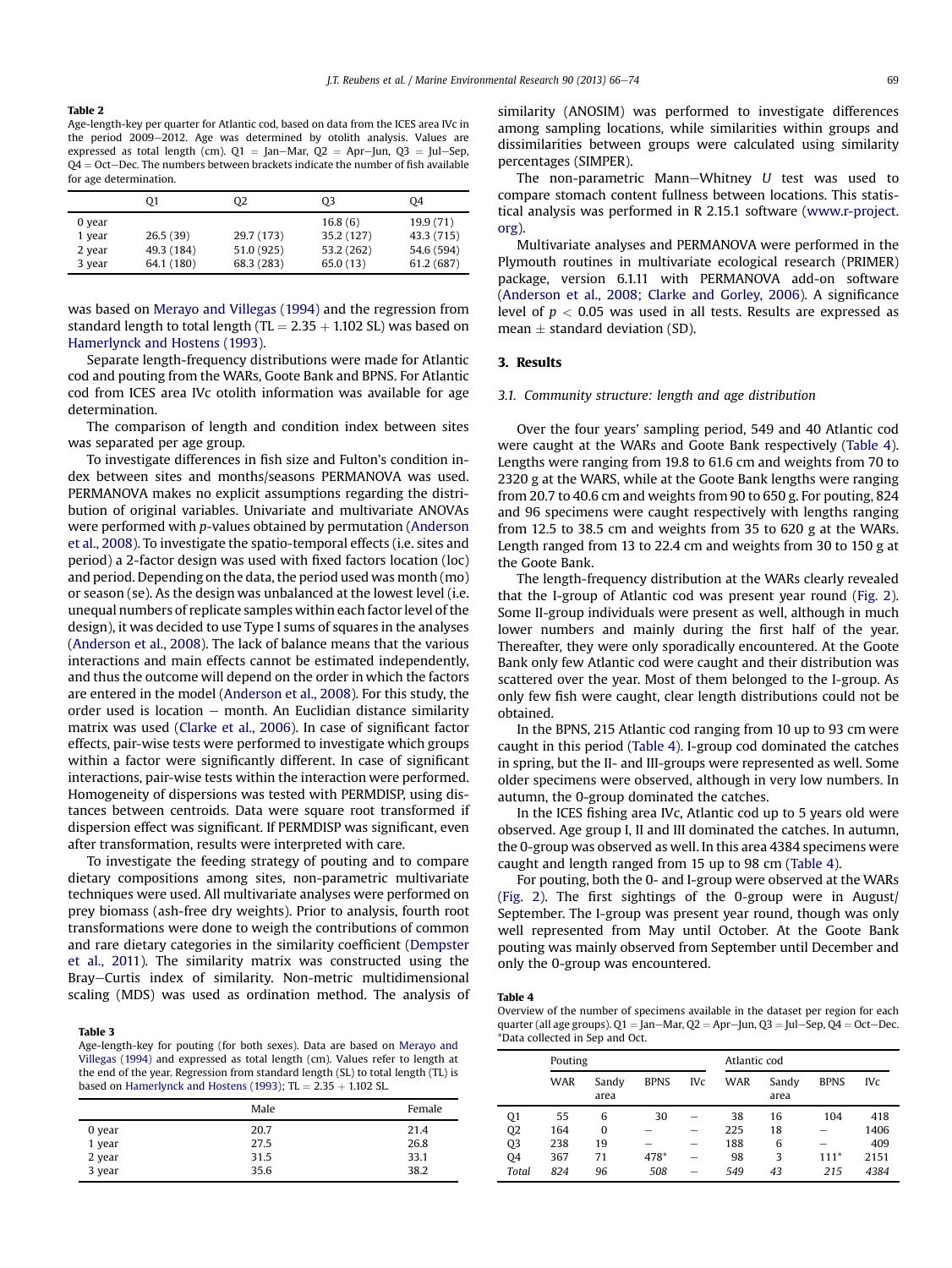<span id="page-4-0"></span>

Fig. 2. Length-frequency distribution of Atlantic cod and pouting at the WARs. Values are expressed as total length (cm). Mind the differences in scale.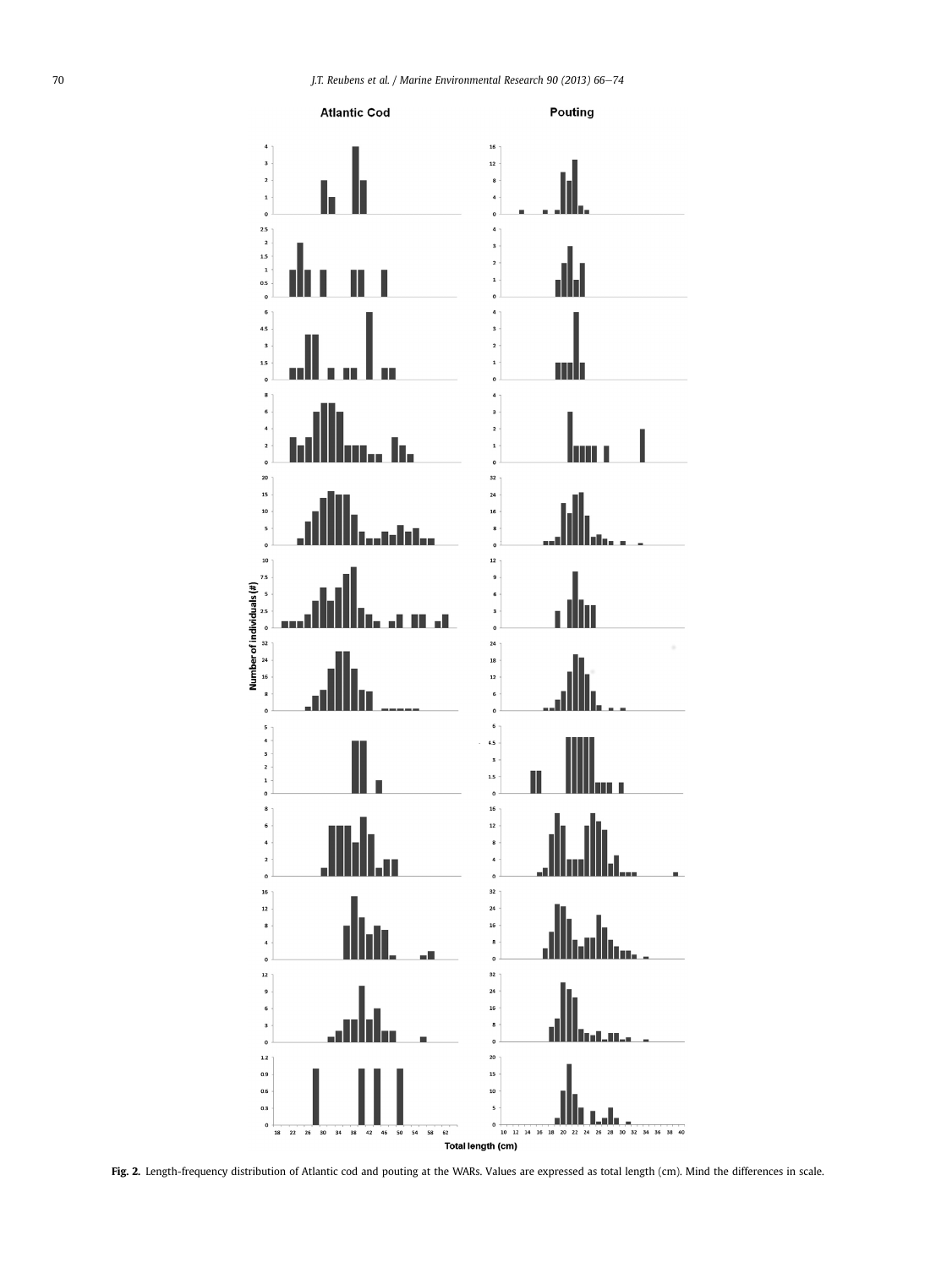<span id="page-5-0"></span>In the BPNS, 508 pouting specimens were caught, ranging from 6 to 23 cm. The individuals caught in autumn all belonged to the 0 group, while in spring only the I-group was encountered. No information was available for the ICES IVc region.

## 3.2. Size comparison

Our data did not allow to compose growth curves. Only one age group was well represented and not enough data points were available from each sampling. As a result no good fit was obtained in the growth models. However, the length-frequency distributions showed some trends in growth at the WARs. For Atlantic cod, growth was observed throughout the year and was somewhat faster during winter months ([Fig. 2\)](#page-4-0).

For pouting on the contrary, almost no growth was observed during the winter months. From May onwards, average length increased slightly per month. For both the 0-group and I-group an increase in average length was observed over time.

For Atlantic cod, no comparison in length between the WARs and the Goote Bank could be made due to the low catches at the sandy area (i.e. local comparison). However, a comparison was made between the WARs and the soft substrate sediments of the BPNS for the I-group. There were 89 and 111 individuals caught at the BPNS and the WARs respectively. At the sand, 45 cod were caught in spring and 44 in autumn. At the WARs, this was 16 and 95 respectively. The Atlantic cod at the sandy substrates ( $24.9 \pm 3.3$  cm in spring and  $38.2 \pm 5.5$  cm in autumn) had a comparable size to the ones at the WARs (25.1  $\pm$  2.8 cm and 38.5  $\pm$  4.1) (Fig. 3). However, both between sites ( $p = 0.0001$ ) and between seasons ( $p = 0.0001$ ) length was significantly different. No interaction effect was observed ( $p = 0.9$ ). Permdisp was significant for location ([Table 5\)](#page-6-0), which may explain the significant differences in length, notwithstanding the comparable sizes.

Likewise, length comparison was done between the WARs and the ICES area IVc (seasonally) for the I-group (Fig. 3). From these sites, 473 and 1054 individuals were analysed respectively. Significant  $loc \times$  se ( $p = 0.0001$ ) interactions in the model demonstrated that differences in length between habitats was influenced by season. Pair-wise comparisons revealed that only in quarter 2 ( $p = 0.0002$ ) and 4 ( $p = 0.0001$ ) significant differences in length were observed between the sites. However, it should be noted that PERMDISP was significant as well [\(Table 5](#page-6-0)). In quarter 2 average length was higher at the WARs, while in quarter 4 it was highest in area IVc.

A comparison in length of pouting was made between the WARs and the Goote Bank. Only the 0-group during September-November was analysed in order to have sufficient data in both sites. Significant differences in length were revealed, both between sites ( $p = 0.0001$ ) and between months ( $p = 0.0001$ ). No interaction effect was observed [\(Table 5\)](#page-6-0). At the WARs fish were bigger compared to the Goote Bank in all months (Fig. 3). For both sites length increased over months. For the I-group, no comparison was possible as this age group was not encountered at the sandy area.

A comparison in length of pouting was made between the WARs and the soft substrate sediments of the BPNS (Fig. 3). In total 508 pouting were caught in the BPNS. Only 30 individuals were caught in spring, while 478 were caught in autumn. For the WARs 158 individuals could be used for comparison; 8 and 150 individuals for spring and autumn respectively. For the comparison in autumn fish belonged to the 0-group, while in spring they already belonged to the I-group. Significant differences in length were revealed, both between sites ( $p = 0.0001$ ) and between seasons ( $p = 0.0001$ ). No interaction effect was observed ( $p = 0.24$ ). PERMDISP was significant for location ([Table 5\)](#page-6-0). At the WARs pouting were bigger  $(18.8 \pm 1.5$  and  $20.5 \pm 1.4$  cm) compared to the BPNS (15.6  $\pm$  2.3 and  $17.6 \pm 2.4$  cm) in autumn and spring respectively.

No comparison could be made for ICES area IVc.

# 3.3. Condition and diet analysis  $-$  pouting

For pouting, the condition index could be compared between the WARs and the Goote Bank in late summer and autumn, but no significant differences were detected ( $p = 0.21$ ) between the sites. However, condition differed significantly between September-October and September–November ( $p = 0.06$  and  $p = 0.07$ respectively). In September the Fulton condition index was somewhat lower compared to the other months ([Fig. 4\)](#page-6-0).

Condition could not be investigated for the regional sites because no information on individual weight was available.

Stomach contents were compared between the WARs and the Goote Bank for pouting caught in October-November 2011. There were 43 and 17 stomachs analysed for the WARs and the Goote Bank respectively. One empty stomach (2.3%) was present at the



Fig. 3. Comparison of average total length (cm) + SD of pouting and Atlantic cod between the different regions. (A) pouting at WARs and sandy area, (B) pouting at WARs and BPNS, (C) Atlantic cod at WARs and BPNS, (D) Atlantic cod at WARs and ICES area IVc.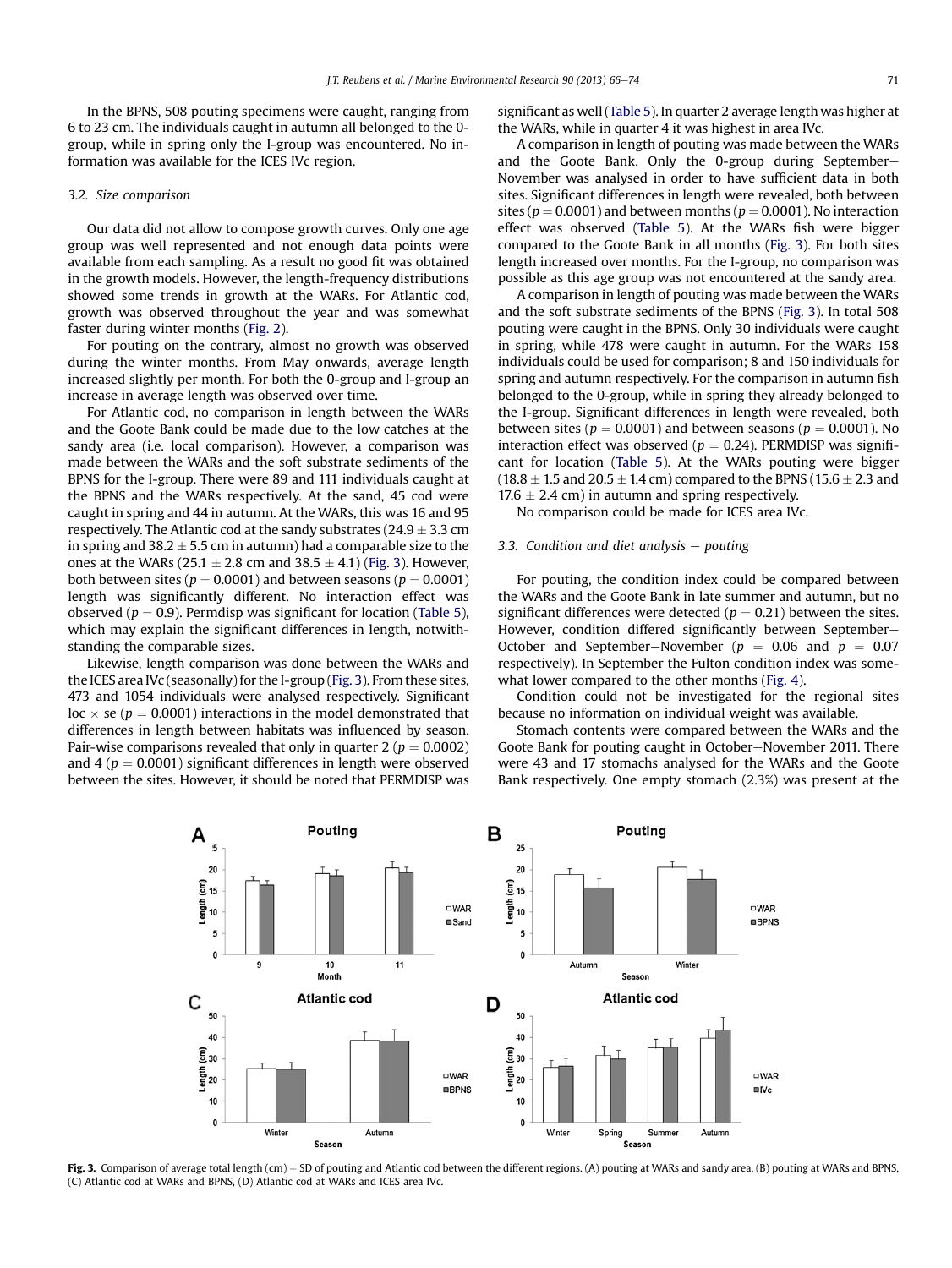#### <span id="page-6-0"></span>Table 5

PERMANOVA results from the main test for Atlantic cod and pouting. p-Values obtained by permutation. Factor 'Period' denotes months or seasons, depending upon the data. \* PERMDISP significant; \*\* Square root transformed.

|         |                     | Location |           |          |           | Period |           |          |           | Location $\times$ Period |           |          |           |
|---------|---------------------|----------|-----------|----------|-----------|--------|-----------|----------|-----------|--------------------------|-----------|----------|-----------|
|         |                     | df       | <b>MS</b> | Pseudo-F | D         | df     | <b>MS</b> | Pseudo-F | D         | df                       | <b>MS</b> | Pseudo-F | D         |
| Pouting | Length (local)      |          | 88.5      | 43.7     | 0.0001    |        | 90.5      | 44.7     | 0.0001    |                          | 1.1       | 0.5      | 0.6       |
|         | Length (BPNS)**     |          | 18.6      | 240      | $0.0001*$ |        |           | 25.7     | 0.0001    |                          | 0.02      | 0.26     | $0.6*$    |
|         | Fulton index**      |          | 0.01      | 1.6      | 0.2       |        | 0.05      | 5.2      | 0.007     |                          | 0.02      | 1.8      | 0.2       |
| Cod     | Length (BPNS)**     |          | 1478.7    | 93.9     | $0.0001*$ |        | 2214      | 140.6    | $0.0001*$ |                          | 20        | 1.3      | 0.3       |
|         | Length (ICES IVc)** |          | 57        | 315.2    | $0.0001*$ |        | 93.6      | 517.5    | $0.0001*$ |                          | 2.6       | 14.4     | $0.0001*$ |

WARs, none at the sandy area. However, the average stomach fullness was significantly higher (non-parametric Mann-Whitney U test,  $p = 0.02$ ) at the WARs (1.5  $\pm$  1.4) compared to the Goote Bank  $(0.6 \pm 0.8)$ . The 2-dimensional MDS plot and Simper analysis, based on ash-free dry weights of the prey groups, revealed that the diets of fish from the WARs were more clustered and similar (average similarity 59%), while the ones from the Goote Bank had a more diverse composition (average similarity 37%). ANOSIM indicated that significant differences in diets were present between the two sites ( $R = 0.5$ ,  $p = 0.0001$ ). The diets of pouting at the WARs were dominated by Amphipoda, followed by Reptantia, while the fish at the Goote Bank were characterized by more diverse diets with Pisces, Reptantia, Anthozoa and Amphipoda as the most important prey groups ([Table 6\)](#page-7-0). A more detailed analysis of the individual prey species showed that pouting at the WARs mainly fed upon hard substrate associated prey species (i.e. Jassa herdmani, Pisidia longicornis and Liocarcinus holsatus), while at the sandy area they fed both on hard and soft substrate associated prey species (i.e. Callionymus sp., Actiniaria sp., polychaeta sp. and L. holsatus) ([Table 6\)](#page-7-0).

## 4. Discussion

We demonstrated that at the investigated WARs specific lengths and age groups were present in the catches of Atlantic cod and pouting. For Atlantic cod this was the I-group, while for pouting the 0- and I-group dominated the catches. Although not represented in the samples, other age groups may be present as well at this habitat. The smallest cod observed measured 20 cm, and nearly all pouting were larger than 15 cm. Scuba divers performing visual surveys ([Reubens et al., 2011\)](#page-8-0) on the other hand, observed Atlantic cod as small as 5 cm and pouting of 10 cm at the WARs. This suggests that other age groups are present but not efficiently caught using hook and line. Line fishing is a selective fishing technique and type and size of baits, hook design, fishing strategy and fish ecology



Fig. 4. Average fulton's condition index  $(+SD)$  of pouting at the WARs and the sandy area.

all may influence the species and size selectivity [\(Løkkeborg and](#page-8-0) [Bjordal, 1992\)](#page-8-0). Prey preferences of fish are related to prey size ([Daan, 1973\)](#page-8-0), thus size of bait and hooks will influence the fish size caught. In this study we used small hooks (Arca nr 4) and live bait (the lugworm A. marina). The size of the hook induces a lower and upper limit of fish sizes able to be caught. For small fish the hook may be too big, while big fish may no longer be efficiently hooked ([Løkkeborg and Bjordal, 1992](#page-8-0)).

In beam trawl fishing mesh size, configuration and number of meshes in the circumference and towing speed influence fish sizes caught ([Campos et al., 2003; Herrmann et al., 2007](#page-8-0)); however, it is still much less selective compared to line fishing. This may partly explain the difference in age groups present in the catches. In the trawl catches Atlantic cod from 0 to 5 years old were observed.

It is notable that at the soft substrates (both locally and nationally) only the 0-group of pouting was observed in autumn. At the WARs the I-group was present as well. This suggests that larger individuals need hard substrates as they were not encountered at the sandy areas but dominated at the WARs. Literature information ([Merayo, 1996a\)](#page-8-0) confirms this result.

It was shown that pouting at the WARs is somewhat larger compared to the ones at the sandy substrates, while Fulton's condition index was comparable between both habitat types. To achieve growth, the food intake should be higher than the energy required to maintain the fish metabolism. The energy required for metabolism in turn depends on a multitude of environmental factors (e.g. food availability, currents, temperature). If environmental conditions allow optimal energy gain, more energy will be available for growth. [Løkkeborg and Fernö \(1999\)](#page-8-0) showed that, although Atlantic cod may feed throughout the 24 h cycle of a day, their feeding behaviour is expected to reflect a style resulting in this optimal energy gain. As environmental factors differ between habitats, the energy gain may differ per habitat. At the WARs many hiding places against currents and predators are present, reducing energetic costs of swimming. In addition, a lot of potential prey species are available in high densities ([Reubens et al., 2013b\)](#page-8-0). This may explain the differences in length-at-age of pouting between the WARs and the sandy bottom sediments.

For Atlantic cod, significant differences in size were revealed between the WARs and both the BPNS and ICES area IVc, despite the comparable average lengths. In the PERMANOVA model the assumption for homogeneity of dispersions was not fulfilled for loc  $\times$  se; PERMDISP had a p-value below 0.05. This means that a significant result is caused by a significant difference in dispersion or some combination of location and dispersion between the groups [\(Anderson et al., 2008\)](#page-7-0). As average lengths were comparable ([Fig. 3](#page-5-0)), differences were probably related to the dispersion effect.

Although only few stomachs from individuals caught at the Goote Bank were available for analysis, some interesting results were obtained concerning the diet of pouting. Average stomach fullness was much elevated at the WARs compared to the Goote Bank and diet composition differed significantly between both sites. It is striking that at the WARs all dominant prey items were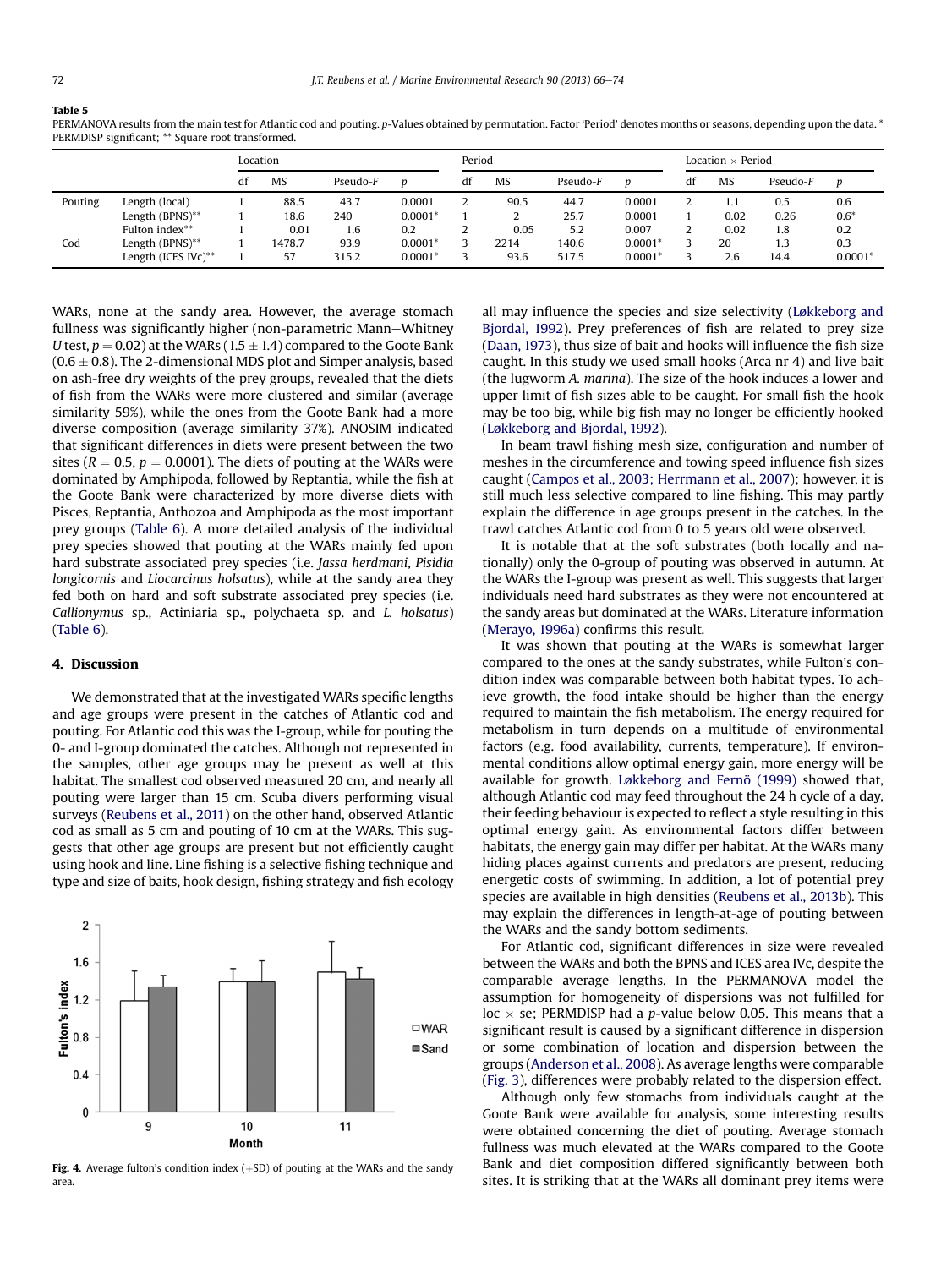#### <span id="page-7-0"></span>Table 6

Overview data from stomach content analysis from the Goote bank (sand) and the WARs. The gravimetric abundance index (% G) and frequency of occurrence (% FO) of prey groups present in the stomachs of pouting are listed in the left column. In the right column the 5 most important prey species (in terms of weight) are listed.

|               | % G  |            | $%$ FO |            | % G                  |       |                      |            |  |  |
|---------------|------|------------|--------|------------|----------------------|-------|----------------------|------------|--|--|
|               | Sand | <b>WAR</b> | Sand   | <b>WAR</b> |                      | Sand  |                      | <b>WAR</b> |  |  |
| Amphipoda     | 8.1  | 66.8       | 64.7   | 94.1       | Callionymus sp.      | 43.14 | Jassa herdmani       | 61.97      |  |  |
| Anthozoa      | 9.7  | 0.0        | 5.9    | 0.0        | Pisces spec.         | 9.82  | Pisidia longicornis  | 10.22      |  |  |
| Detritus      | 0.1  | 0.3        | 5.9    | 5.9        | Actiniaria sp.       | 9.69  | Pisces sp.           | 8.42       |  |  |
| Echinodermata | 0.1  | 0.0        | 5.9    | 0.0        | Polychaeta sp.       | 4.72  | Liocarcinus holsatus | 5.45       |  |  |
| Mollusca      | 0.1  | 0.0        | 17.6   | 5.9        | Liocarcinus holsatus | 4.28  | Necora puber         | 3.05       |  |  |
| Mysidacea     | 1.4  | 0.0        | 11.8   | 5.9        |                      |       |                      |            |  |  |
| Natantia      | 4.4  | 0.3        | 29.4   | 2.9        |                      |       |                      |            |  |  |
| Pisces        | 53.0 | 8.4        | 23.5   | 5.9        |                      |       |                      |            |  |  |
| Reptantia     | 15.8 | 22.9       | 76.5   | 79.4       |                      |       |                      |            |  |  |
| Rest          | 7.4  | 1.2        | 76.5   | 55.9       |                      |       |                      |            |  |  |

associated with the hard substrates. These prey species occur in very high densities (up to 20,000; and 4000 ind/ $m<sup>2</sup>$  for *J. herdmani* and P. longicornis respectively) here [\(Kerckhof et al., 2010](#page-8-0)). Pouting from the Goote Bank on the other hand had a more diverse diet and similarity in dietary items was much lower within this habitat compared to the WARs. They both fed on hard and soft substrate associated prey, which may be an indication that these specimens have to spend more energy for sufficient food intake as they move forth and back between hard and soft substrates. The lower fullness index signifies the lower food availability in this habitat. A recent study [\(Reubens et al., 2011\)](#page-8-0) on the stomach content analysis of pouting caught near the wind farms in the BPNS revealed that the tube building amphipod J. herdmani and the long-clawed porcelain crab P. longicornis are the most important prey species, which is confirmed in this study. Though they are dominant in the diet, they are not necessarily a profitable energy source. Therefore, [De Troch](#page-8-0) [et al. \(2013\)](#page-8-0) have calculated the proximate composition (i.e. quantifying the levels of carbohydrates, lipids and proteins in the tissue in order to determine the total available energy) for both prey species. Especially J. herdmani had a high proximate composition and thus energy available. It is a lipid-rich food source. Other than energy requirements, fish also have fatty acid requirements. Mainly essential fatty acids are important, as higher organisms cannot synthesize these themselves but should gain them from their food sources ([Dalsgaard et al., 2003](#page-8-0)). Both in J. herdmani and in P. longicornis a considerable amount of essential fatty acids (i.e. EPA and DHA) were found [\(De Troch et al., 2013\)](#page-8-0) rendering them potentially important prey types.

Based on the information of the current study no evidence was obtained to assume that the WARs act as an ecological trap for Atlantic cod and pouting (related to habitat quality). For Atlantic cod length was comparable to the length of individuals at the local and regional reference sites. As a result, it may be concluded that the fitness of Atlantic cod at the WARs was similar to the one at the sandy reference areas. Length of pouting at the WARs was slightly larger compared to individuals at the sandy areas, while no significant differences in condition were observed between sites. In addition, food was plentiful at the WARs and no restrictions related to sufficient food intake were encountered. Based on the measured proxies, fitness of pouting was even slightly better compared to the sandy areas (increased length and enhanced fullness index). This might be a first indication towards production (i.e. increased biomass) of pouting at the WARs.

It should be annotated that the current results do not exclude the WARs to act as an ecological trap via increased fishing mortality. Fish aggregations are particularly vulnerable to fishing pressure ([Rose and Kulka, 1999](#page-8-0)). Concentration of both fish and fisheries activities can lead to local overfishing. If uncontrolled fisheries would be allowed at the WARs, fish aggregating in this habitat would experience enhanced mortalities (i.e. fishing mortality), and they would thus be caught in an ecological trap. However, so far the wind farm concession areas in the BPNS exclude all fisheries activities. As a consequence, fish aggregating in this habitat are released from exploitation pressure; resulting in higher survival chances (i.e. less fishing mortality). This might lead to an increasing production of the population, aside from fitness issues. From a management perspective, it is therefore essential to keep OWF closed to fisheries. Only by doing so, the beneficial effects of wind farms on fish can be transferred to the entire ecosystem. More research is demanded to assess the effect of fisheries closure on the fish population levels.

In this study, only one wind farm was sampled. In ideal conditions replicates should be taken to investigate life history traits of Atlantic cod and pouting, but sampling multiple wind farms is logistically challenging. However, the selected sandy reference sites are unlikely to vary considerably in environmental factors (i.e. temperature, salinity, current conditions, sediment characteristics) from the wind farm.

The integration of data from local, national (BPNS) and regional (ICES area IVc) levels allowed for appropriate data interpretation on a broader scale, increasing the relevance of the study. However, more information on condition and diet composition (mainly for Atlantic cod) are highly recommended.

## Acknowledgement

The first author acknowledges a doctoral grant from the Fund for Scientific Research - Flanders (FWO 1.1.075.10.N.00). Further support for the work was provided by the Flemish Government and the European Commission (through the Data Collection Framework). This research was facilitated by the Flanders Marine Institute (VLIZ) and the Management Unit of the North Sea Mathematical Models (MUMM). We thank the ship owners, crew and on-board observers for their assistance in the discard sampling programme. We thank the crew of the RV Simon Stevin and RV Belgica, the numerous colleagues and students for their assistance in the field. This paper contributes to the Belgian wind farm monitoring programme, with the financial support of C-Power nv, Belwind nv and Northwind nv.

#### References

[Amundsen, P.A., Gabler, H.M., Staldvik, F.J., 1996. A new approach to graphical](http://refhub.elsevier.com/S0141-1136(13)00096-2/sref1) [analysis of feeding strategy from stomach contents data-modi](http://refhub.elsevier.com/S0141-1136(13)00096-2/sref1)fication of the [Costello method. Journal of Fish Biology 48, 607](http://refhub.elsevier.com/S0141-1136(13)00096-2/sref1)-[614](http://refhub.elsevier.com/S0141-1136(13)00096-2/sref1).

[Anderson, M.J., Gorley, R.N., Clarke, K.R., 2008. PERMANOVA](http://refhub.elsevier.com/S0141-1136(13)00096-2/sref2)+ [for PRIMER: Guide to](http://refhub.elsevier.com/S0141-1136(13)00096-2/sref2) [Software and Statistical Methods. Primer-e, Plymouth, UK.](http://refhub.elsevier.com/S0141-1136(13)00096-2/sref2)